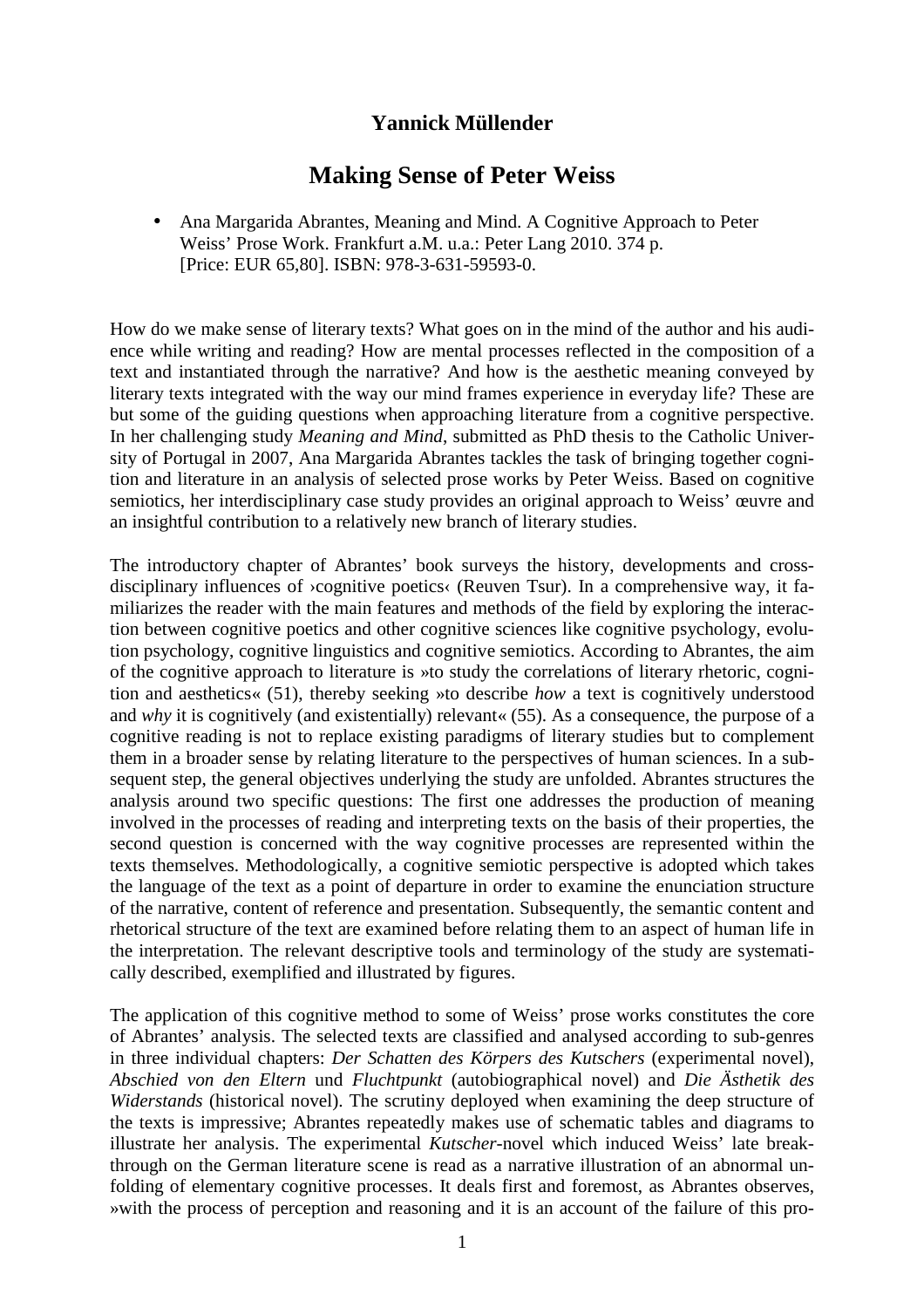cess« (135) which is also conveyed through its rhetorical qualities. In consequence, the reader's dominant experience of estrangement becomes closely related to the narrator's irregular perspective, thereby shifting the focus of attention away from the content itself to its presentation. Literary autobiography is perceived »as a stage where cognitive processes such as memory, object awareness and self-representation unfold« (171) in a structured and universally comprehensible way. Abrantes' cognitive approach pays due attention to the contextual circumstances of autobiographical recall and the constructive implications of literary selfrepresentation. Her examination of Weiss' autobiographical narratives elucidates a contiguous correlation between the different memory contents and their respective presentations. Whereas personal memories of childhood and adolescence in *Abschied von den Eltern* are portrayed »as a more impressionistic and unfiltered flow of recall«, the reconstitution of the self in *Fluchtpunkt* follows a pattern that is »more analytical and critical« (252) and takes the social environment into account. Peter Weiss' magnum opus *Die Ästhetik des Widerstands* is generally perceived as an alternative account of history from the perspective of the oppressed that questions established representations. Abrantes traces this interpretation back in the enunciation structure of the three volumes which reserves the task of historical narration to the protagonists of the historical events while the first person narrator remains a discrete chronicler. Simultaneously, her reading exposes the novel's dynamic narrative schema recurrent in all the stories of resistance which she identifies as one of the reasons for the text's time-transcending influence: »What enables this permanent actualization of the work in whatever contexts […] is the same underlying dynamic schema, the same tension between reality and utopia.« (338f.)

While Abrantes examines the different texts individually, her conclusive transversal reading bundles her overall observations and reveals the development of certain textual features throughout Weiss' work. With regard to the narrative structure, she determines »a progressive externalization and de-psychologization of the *I* through these novels, a reverse zoom«, accompanied by a »reversion of figure and ground« (350) and a progression of the narrative dynamic models. Her survey does not provide any new interpretations of Peter Weiss' work, yet does not claim to do so. Instead, its primary purpose is to »explain how the existing ones are made possible on account of the present knowledge about the mind« (59). The strongly text-orientated, meticulous approach of her cognitive perspective yields insights into how mental processes are textually conveyed and constitutes a novel, certainly fascinating way of studying Weiss' œuvre.

> Dr. Yannick Müllender The University of Auckland School of European Languages and Literatures